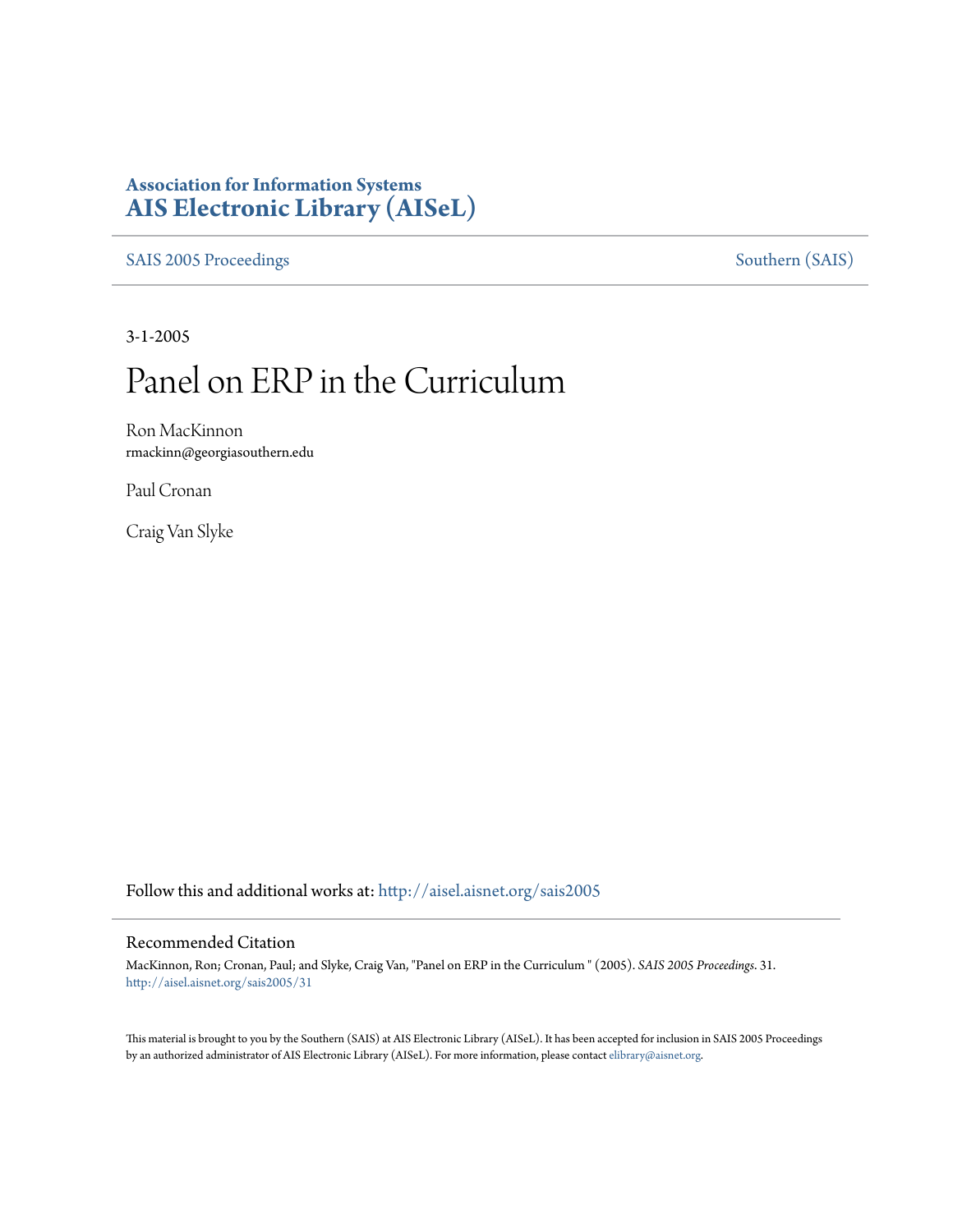## **PANEL ON ERP IN THE CURRICULUM**

#### **Ron MacKinnon**

**Information Systems Department, College of IT, Georgia Southern University**  rmackinn@georgiasouthern.edu

#### **Paul Cronan**

**Department of Information Systems, University of Arkansas**  cronan@comp.uark.edu

#### **Craig Van Slyke**

**Management Information Systems Department, University of Central Florida** 

cvanslyke@bus.ucf.edu

#### **Overview**

Enterprise Resource Planning (ERP) software runs most of the large corporations in the US and the world. Some universities offer an Introduction to ERP course and several universities offer several undergraduate and graduate ERP courses. Since many universities do not offer an ERP course and they might be concerned with what are the implications if we decide to offer an ERP course, this panel will relate the experiences of several different universities of how the decision was made to offer the ERP course, what were the costs and what were the problems. Issues addressed include, but are not limited to the following:

What are the benefits of offering ERP-related courses?

Many universities are examining various means for increasing the popularity of their information technology-related programs. While the IT job market shows signs of improvement, the IT programs at many universities are facing declining enrollments. Offering education in high-demand areas such as ERP is one option for attracting students.

• What are the benefits and costs of joining ERP vendor-specific academic alliances?

Offering hands-on reinforcement of ERP concepts is not only attractive to students, but many employers value even limited hands-on experience. Unfortunately, ERP systems are very complex; too complex for most academic computing departments to administer on their own. In addition, securing training for faculty and designing appropriate curriculum are significant challenges. Vendor-specific academic programs such as the SAP University Alliance ([http://www50.sap.com/usa/company/alliances/\)](http://www50.sap.com/usa/company/alliances/) offer solutions to many of the challenges associated with ERP education.

There are costs associated with these programs. The financial commitment is not insignificant. In addition to enrollment fees, there are also costs associated with faculty training.

• What options are available for offering ERP courses? What are the advantages and disadvantages of these options?

Many different options are available offering ERP content in the IT curriculum. These include but are not limited to offering one or two courses that include an ERP component, integrating ERP into existing courses, and offering a sequence of ERP-specific courses. The panel will discuss the advantages and disadvantages of the various options.

What courses are best suited to the integration of ERP content?

A number of courses that typically exist in an information systems curriculum are suitable for the integration of ERP content. For example, existing electronic commerce courses may use ERP software to illustrate supply chain management and customer relationship management concepts.

What should ERP-specific courses cover?

One strategy for implementing ERP content is to offer an ERP-specific course. However, traditional textbooks are scarce in this domain. Therefore, deciding on the topics to cover in an ERP course can be challenging. The panel will offer suggestions in this area.